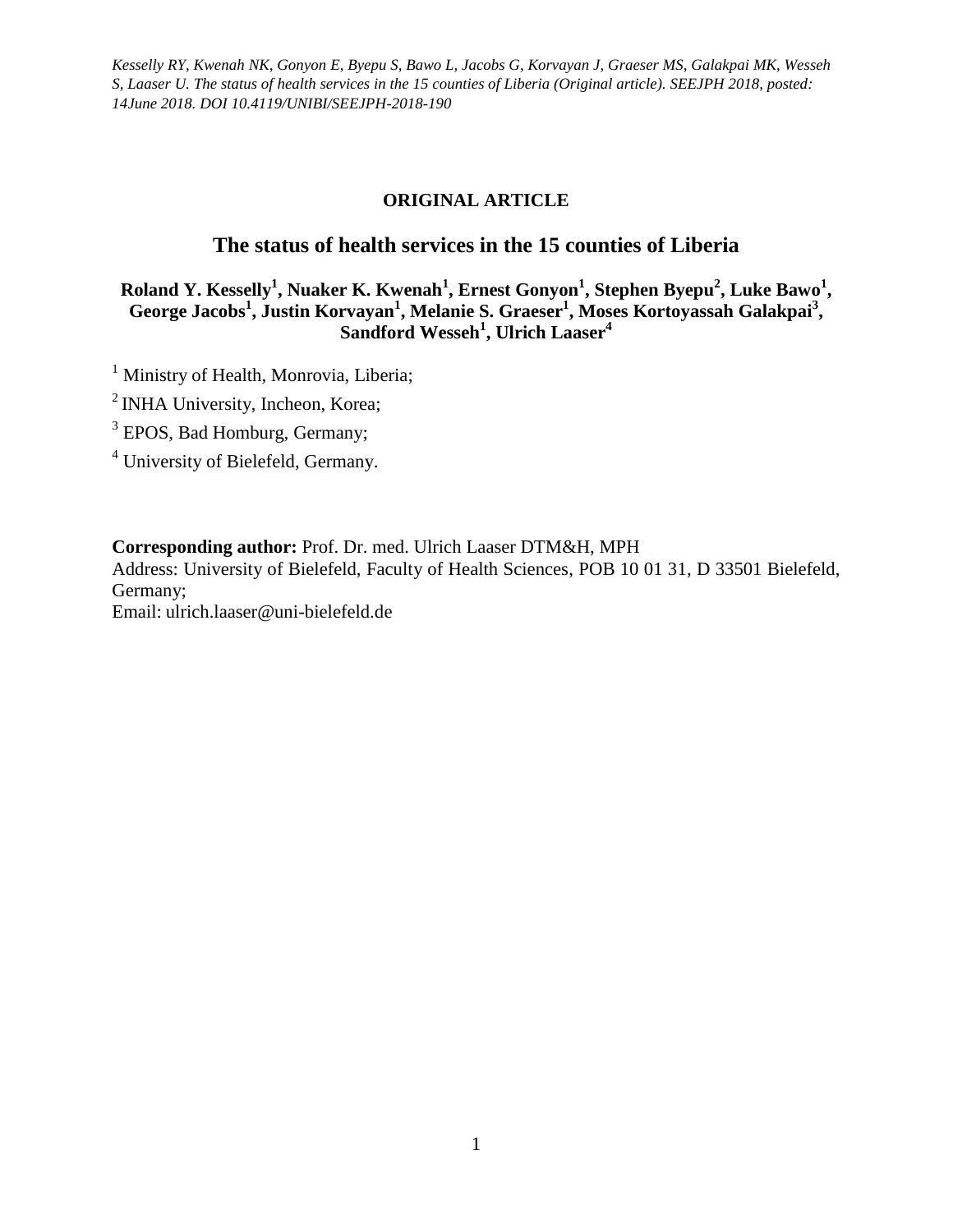#### **Abstract**

**Aim:** Liberia, situated at the West African coast, is composed of 15 counties with an economic gradient steeply decreasing from the Northwest to the Southeast. Health-related activities by government action in the 15 counties concentrate on the areas of family planning, antenatal and delivery care, as well as immunization, health workforce and infrastructure. The differences in this regard between the 15 Liberian counties will be reviewed.

**Methods:** A narrative review is employed, making use of the recent international and national documents, relevant literature and available information from the following primary and secondary sources and databases.

**Results:** The results point to gross differences between the 15 counties of Liberia in terms of health service provision. The overall readiness based on defined indicators for all 701 facilities was 59% with a range between facilities at the level of counties of 50% to 65%; for family planning services 88% (range  $65\% - 100\%$ ); for antenatal care  $62\%$  (range  $55\% - 100\%$ ); for immunization coverage 76% (range 66% – 86%). The health workforce of Liberia comprises 11.8 health workers per 10.000 population, WHO target is 23, the counties range from 8.0 to 15.7. Similarly, according to WHO standards, there should be 2 health facilities per 10.000 inhabitants, Liberia comes up to 1.9 however the counties range from  $1.1 - 3.0$  per 10.000.

**Conclusions:** It is obvious that across almost all areas of women and child health and health services in general there exist large differences between counties, which points to considerable health inequities in this country. The government of Liberia should consider reallocating the available resources per number of population instead of accepting historical developments, however with a correction factor in favour of disadvantaged regions and population groups.

*Keywords: Africa, health services, Liberia, narrative review.* 

#### **Conflict of interest**: None.

**Acknowledgements**: The authors are grateful to Richard Gargli and Roosevelt McCaco in Monrovia, Liberia for their help in identifying the relevant publications.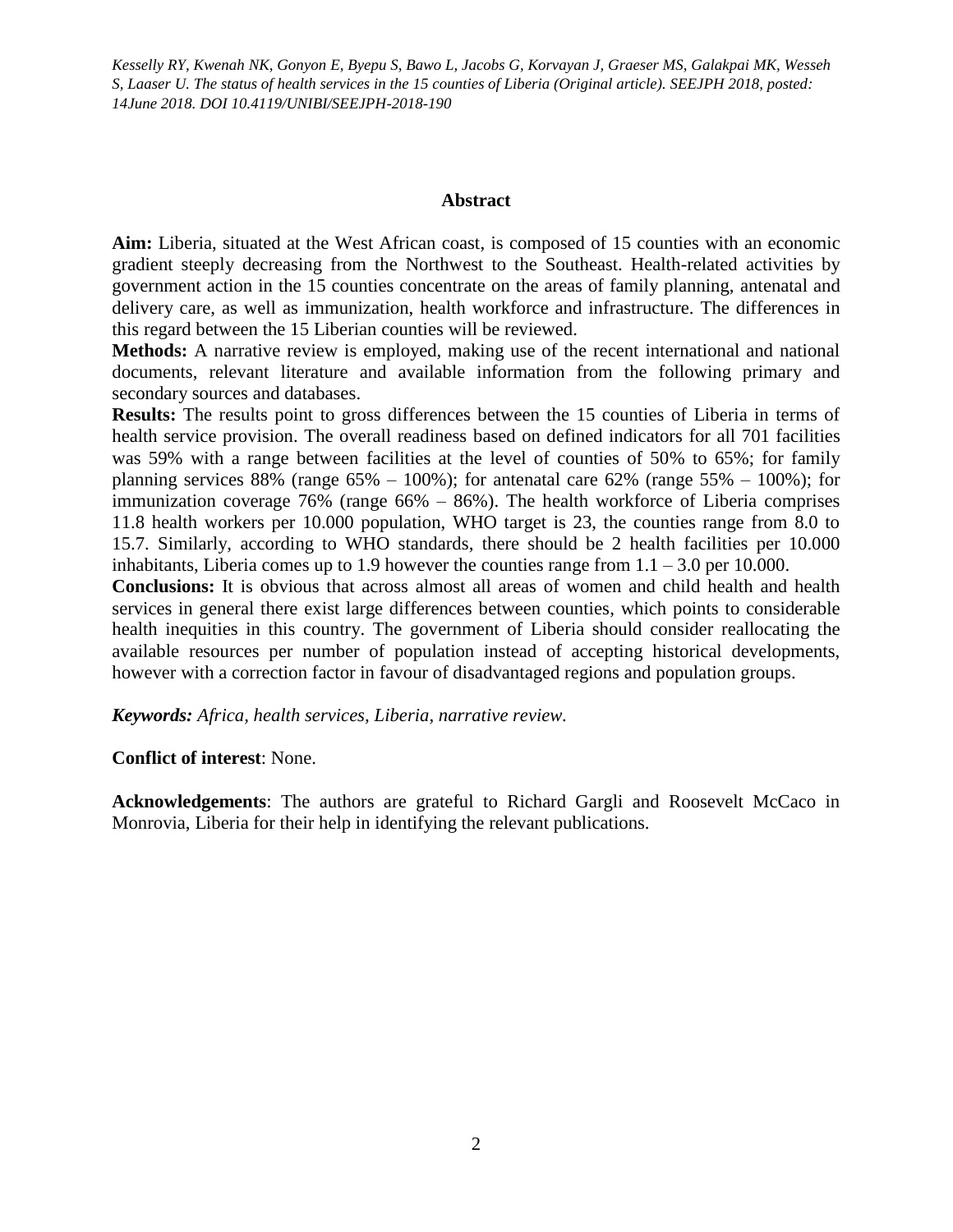#### **Introduction**

Liberia is one of the smaller West African countries, situated at the Atlantic coast with a rainy season of approximately 6 months from mid-March to mid-October. Together with the neighbouring countries Sierra Leone and Guinea Liberia experienced in 2014/15 the devastating effects of the Ebola epidemic. The 4.5 million inhabitants – descendants of liberated American slaves with a majority indigenous tribal populations – are concentrated with more than 1 million in the capital Monrovia in the central county of Montserrado. There are 15 more or less populated counties with an economic gradient decreasing from the Northwest to the Southeast.

With this paper we refer to the 2005 Paris Declaration on Aid Effectiveness and the 2011 Busan Partnership Agreement (1) as well as the International Health Partnership for Universal Health Coverage (UHC) 2030 (2). Coverage of essential health services according to UHC relates to 4 categories: 1) reproductive, maternal, newborn and child health, 2) infectious diseases, 3) noncommunicable diseases, and 4) service capacity and access to services. The Index of UHC presents an average coverage for 16 tracer indicators across the four categories, adjusted for coverage of the most disadvantaged population (3).

During the first meeting of the UHC-2030 working group in March 2017 (4), the main focus was on low and middle-income countries facing "a number of critical pressures on their health systems". Some of these are particularly salient for countries that are currently or will soon be ―transitioning to much lower levels of external financial support‖. In preparation of the aforementioned situation, the Ministry of Health of Liberia has established a Health Sector Coordinating Committee serving as a regulator to the already established Pool Fund with five donors since 2008. Nevertheless, a significant amount of donor support which constitutes about 75% (5) remains off-budget with various parallel implementation arrangements.

In our review, we focus on the intra-country differences of health services between the 15 Liberian counties.

## **Methods**

The authors employed a narrative review, making use of the recent international and national documents, relevant literature and available information from the following primary and secondary sources and databases:

a) Published Liberian documents including policies, strategies, plans, programs and reviews of the Ministry of Health and Government of Liberia; The most recent situation analysis is presented in the "Liberia Service Availability and Readiness Assessment and Quality of Care report (SARA and QOC) (6), while the most recent documents covering MNH policy implementation are the "Joint Annual Health Sector Review Report  $2016$ "(7) and the "Consolidated Operational Plan (FY 2016/17)"(8).

b) Publications in the area of routine health statistics including population census and household surveys developed by the Liberia Institute of Statistics and Geo-Information Services with partners (2008 Population and Housing Census, Liberia Demographic and Health Survey 2000, 2007, 2013), national e-databases with administrative data of Liberia Health Information Management System (DHIS2) and international e-databases (WHO, UNICEF, UNFPA, World Bank Group and the United Nations Population Division, UN Inter-agency Group for Child Mortality Estimation) for purpose of comparison;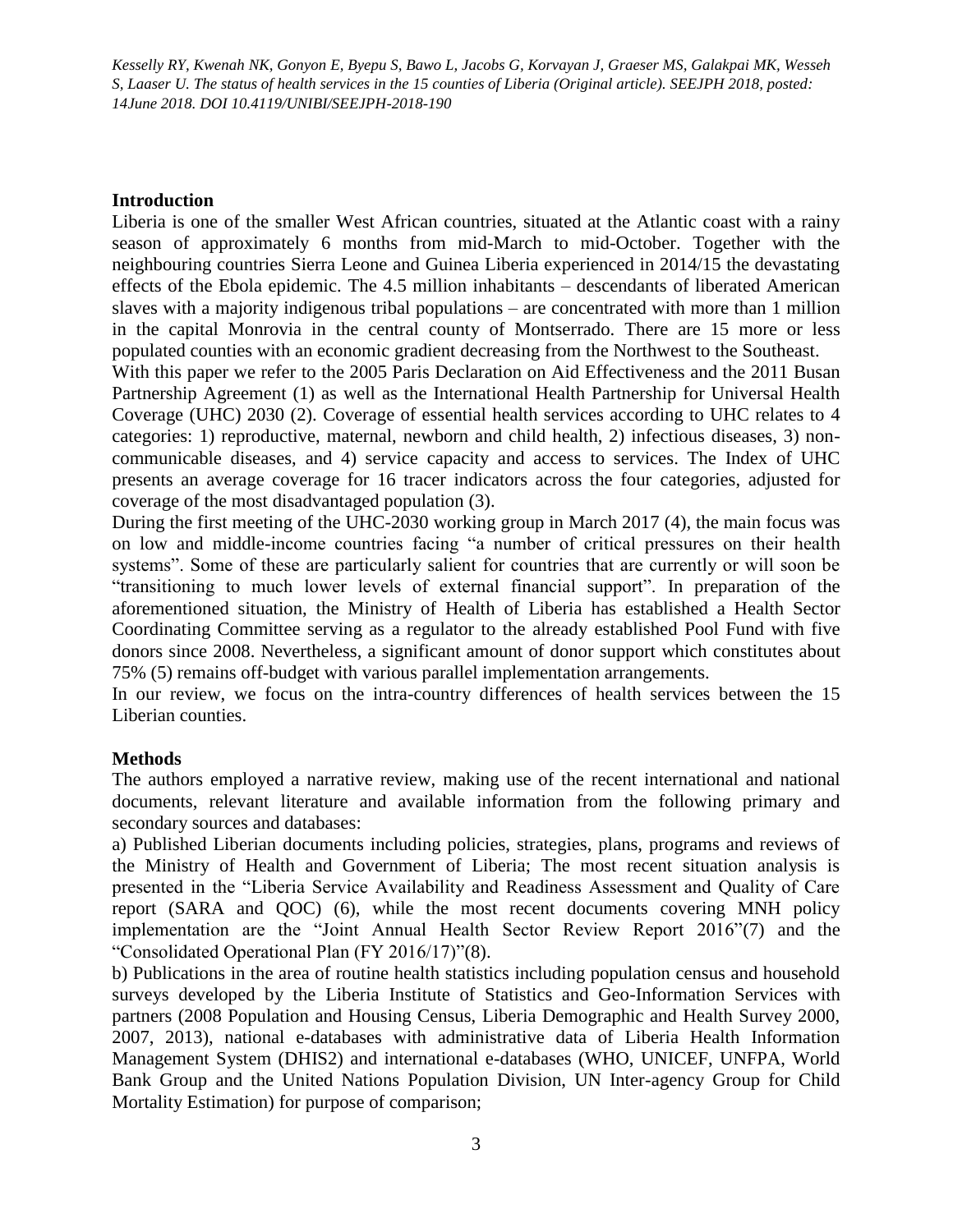c) Published reviews, scientific and professional articles on Liberian maternal and new-born health in international journals, national surveys and project reports of international organizations (WHO, EU, World Bank, UNICEF, UNFPA) that deal with issues of women's and new-born health in Liberia.

## **Results**

Demonstration how resilience can be built after health crises like the Ebola epidemic has been recently presented in several scientific papers (9-11). However, the purpose of the Liberian actions in the field of health is to monitor progress throughout the implementation period of defined activities and achievements, following expressions in the Investment Plan (12). The purpose is described as building a resilient health system through: (a) improved access to safe and quality health services, (b) health emergency risk management, and (c) enabling environment and restoring trust.

General services availability and readiness in 2016, based on the WHO SARA report (6) encompasses assessment of basic amenities, basic equipment, and standard precautions for infectious disease prevention, diagnostics, and essential medicines by involving particular tracer items. The overall readiness to provide general health services in 701 facilities was 59%, while the best situation at the national level was found for basic equipment (77%), followed by standard precautions for prevention of infections (73%), basic amenities (57%), essential medicines (44%), and availability of diagnostics (42%).

However, Liberia's 15 counties differ significantly in their capacity to deliver basic health services (Figure 1). The worst situation regarding general service readiness is found in Bassa, Maryland and Sinoe (each county with only half of facilities ready to perform a comprehensive basic health services). The best situation is found in Grand Cape (65% readiness for general services), followed by Bomi (64%), Rivercess and Grand Kru (each 62%). Diagnostics, which has included availability of 8 tracer items, (among them malaria and HIV diagnostic capacity, urine test for pregnancy), was the worst in Maryland (only 24% of facilities were ready), followed by Sinoe (27%) and Bassa (readiness was 29%). Nevertheless, it is worthwhile to mention that tracer items for malaria diagnostics were mostly present – in average in 88% of facilities with the least readiness interestingly in Montserrado (51%).

The UHC approach (13) embraces the following 4 core groups of indicators:

1. Reproductive and newborn health (indicators adopted in Liberia for family planning, four or more visits for antenatal care, skilled birth attendance and coverage of pregnant women with IPT). With regard to family planning, now in Liberia defined as 'Number of Total Couple Year Protection (all methods), the indicator should be redefined according to the UHC approach as: ‗Proportion of married or in union women of reproductive age who have their need for family planning satisfied with modern methods'.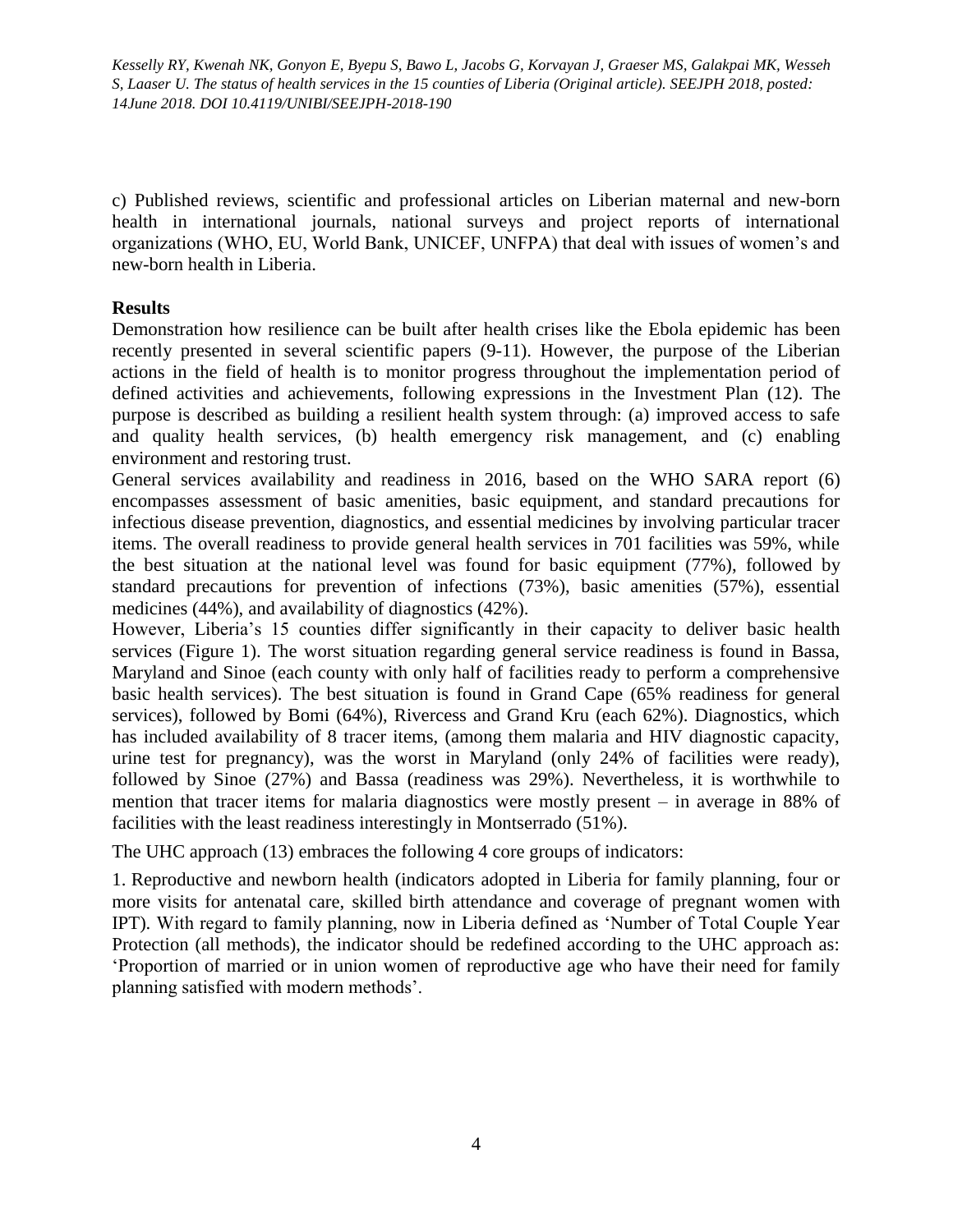

# **Figure 1. General service availability and readiness (as percentage) in Liberian counties (in total 701 health facilities were assessed)**

**Source of data**: Ministry of Health, Republic of Liberia. Liberia Service Availability and Readiness Assessment (SARA) and Quality of Care Report, 2016: pages 137-138.

2. Child immunization (in Liberia: ‗fully immunized infants'). The corresponding UHC indicator is defined as: 'DTP3 immunization coverage among 1-year olds'.

3. Infectious disease (in Liberia: ‗antiretroviral therapy (ART) for HIV positive pregnant women' and 'tuberculosis (TB) detection rate'. Instead more appropriate: 'utilization of TB treatment'.

4. Major social determinants of the population's health status as e.g. improved water sources and improved sanitary facilities.

Looking at these indicators planned to measure implementation throughout national health policies, it is not possible to track all tracer indicators and to calculate the Index of UHC. Nevertheless, international, as well as national databases contain values for the main indicators of relevance.

The following sections describe availability and readiness for selected health services with a focus on the UHC priority of Mother and New-born Health (MNH):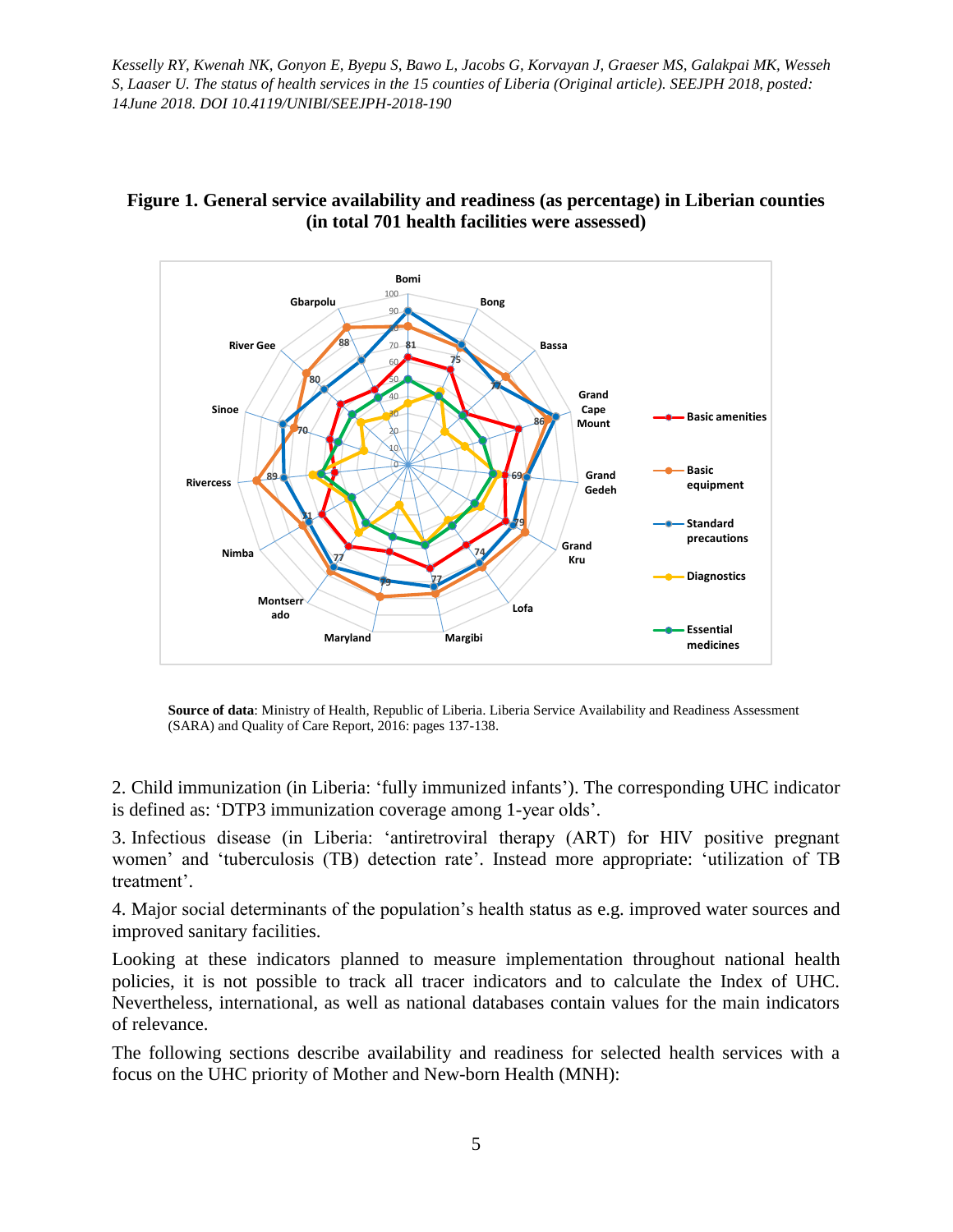# 1) Family planning

Despite 88% of health facilities are offering family planning services, still there are significant disparities in the availability between counties (Figure 2). Astonishingly, this service is more available in rural than in urban areas (97% versus 70%) and significantly more in government/ public facilities (97%) in comparison to private (62%) and mission/faith based facilities (60%). Family planning readiness, in general 73%, is less present measured by availability of particular tracers: guidelines, check-lists, trained staff, and different modern methods of contraception. A particularly small number of facilities, only 14%, indicated to have at least one trained staff in the past two years for application of family planning counseling.





**Source**: Ministry of Health, Republic of Liberia. Liberia Service Availability and Readiness Assessment (SARA)and Quality of Care Report, 2016: pages 143-144.

## 2) Antenatal care:

The next important UHC tracer indicator is antenatal and delivery care (14). Routine antenatal care (ANC) is clearly important for the health of the mother and her baby, but it also provides an important access point to the health-care system for pregnant women, and may include vaccination against tetanus, screening and treatment for high blood pressure, diabetes, anaemia, HIV, malaria and sexually transmitted diseases, dissemination of information on topics such as postpartum contraception and breastfeeding, and ultimately linkage to care during delivery.

Based on the SARA assessment in 2016 Liberia, in average, is doing well with 90% of facilities offering antenatal care, while 6 counties (Bassa, Grand Cape, Grand Kru, Rivercess, River Gee, and Gbarpolu) reported that all facilities are performing antenatal services and almost all have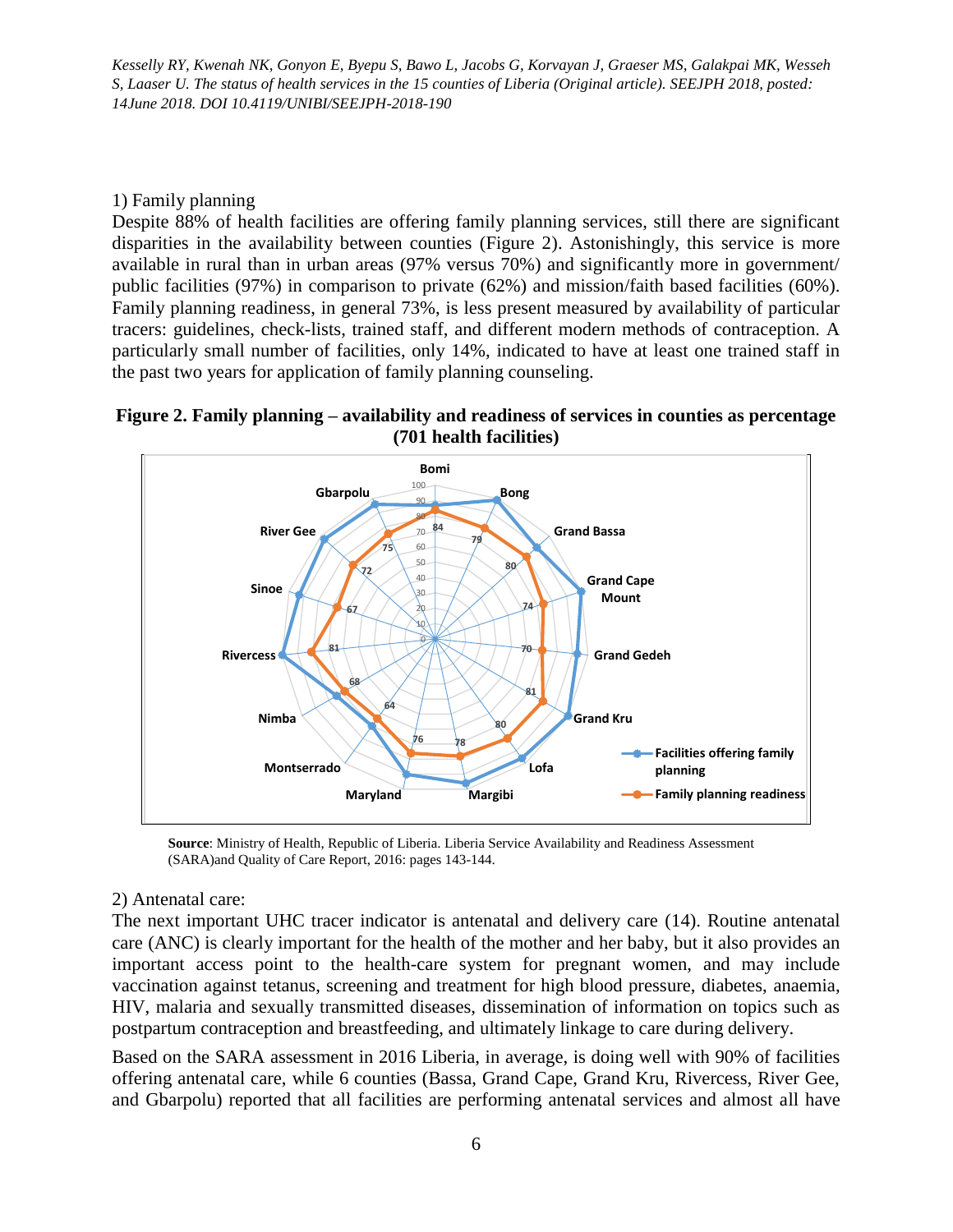tracer items available: iron and folic acid supplementation, intermittent preventive therapy, tetanus toxoid vaccination, and monitoring for hypertensive disorders of pregnancy (Figure3).





**Source**: Ministry of Health, Republic of Liberia. Liberia Service Availability and Readiness Assessment (SARA) and Quality of Care Report, 2016: pages 149-150.

Geographical location is also a factor with one third of world's countries having ANC4 coverage at least 20% higher in urban than rural areas. In Liberia the situation is, according to the recent assessment in 2016, opposite: 75% of urban facilities are offering antenatal care in contrast to 98% of rural facilities. Even more: the most urbanized environment in Liberia – Montserrado County - has the least availability and readiness of antenatal services (70% and 55% respectively).

In general, the readiness in other areas - expressed as availability of staff, guidelines, equipment, diagnostics, and medicines and commodities - is considerably less. At the national level 62% of facilities are not fully ready to deliver antenatal care, predominantly due to the lack of diagnostics (only 27% of facilities are ready regarding diagnostics) followed by staff and guidelines (40% answered positively) (6). Tracer items in diagnostics, which are the most problematic and contribute to the low readiness, were: haemoglobin test (available only in 12% of facilities) and urine dipstick protein test (availability of 42%). Similar to the family planning services – low presence of Continuing Professional Development (CPD) of staff is contributing to lower readiness of antenatal health services. Only 15% of facilities had at least one trained staff in the two past years for antenatal care. So far, it seems that the availability of a well trained workforce in this field is still insufficient.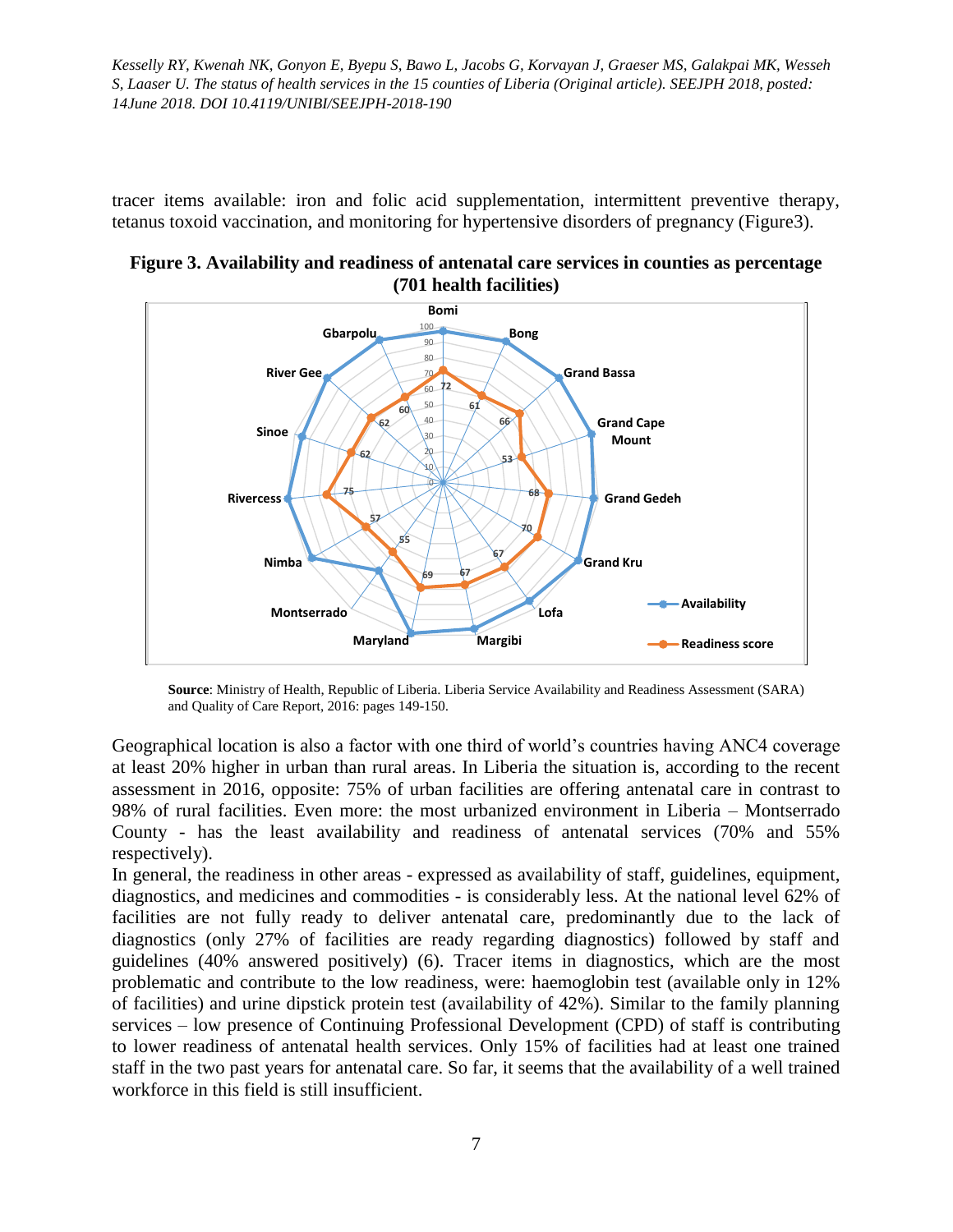### 3) Immunization of children

Universal immunization is a core of one of UHC's objectives, and a key focus of global initiatives. Notably, the Global Vaccine Action Plan (GVAP) 2011–2020, which aims to achieve at least 90% national coverage by 2020 and at least 80% vaccination coverage in every district or equivalent administrative unit for all vaccines in national immunization programs is yet to reach the full target as planned. According to the SARA Report (6), Liberia still did not reach this threshold with an average 82% of health facilities offering child immunization and an average readiness score of 76% of facilities out of 701.

While in international statistics immunization coverage is at the level of 52% for Liberia in 2015, the national figure for the same year is above 60%. Such discrepancies can be a consequence of different definition of indicators or quality of the data. Nevertheless, MoH is reporting decrease in immunization for the two years stricken with EVD (15). The Investment Plan has a target of 91% fully immunized infants and the real progress will be monitored during the population survey DHS 2018. Only five counties (Bomi, Bong, Rivercess, Sinoe and Gbarpolu) have readiness scores proposed as threshold in the UHC approach - above 80% - although all counties, except one, have health facilities stated to offer child immunization in average above 80%. Extreme outlier is the highly populated Montserrado County, where only 54% out of 261 health facilities offer immunization services with a readiness score of 70%. Their readiness score encompasses (1) staff and guidelines, (2) equipment, and (3) medicines and commodities. One of the possible reasons could be the generally lower commitment to child immunization services in urban counties (only 61% are offering this service with 71% readiness). The same is the case regarding low immunization services offered by mission/ faith based health facilities, NGO/notfor-profit and particularly private-for-profit health facilities – possibly because they are more clinically oriented. While government/public facilities are offering immunization service in 95% of cases, private-for-profit institutions are doing so only in 47% of 235 registered facilities. Regarding readiness score counties are more equalized (reaching from 66% to 86%) (Figure 4).

### **Figure 4. Availability and readiness of child immunization services in counties as percentage (701 health facilities)**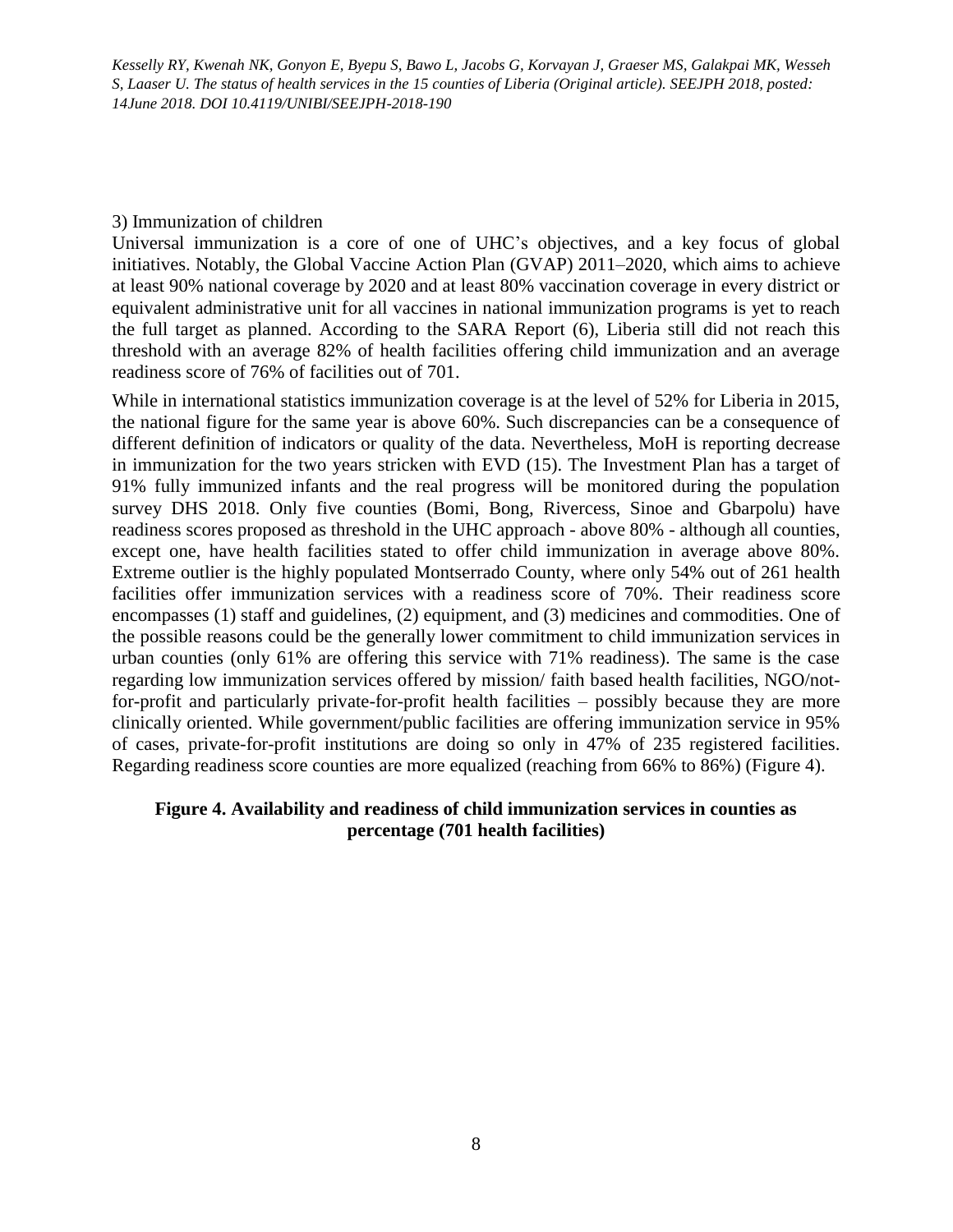

**Source**: Ministry of Health, Republic of Liberia. Liberia Service Availability and Readiness Assessment (SARA) and Quality of Care Report, 2016. pages 147-148.

The infrastructure regarding workforce, facilities and equipment is analysed in the following sections 5-7.

## 5) Health workforce

The Investment Plan 2015-2021 placed the health workforce as the first investment area: "to build a fit-for-purpose productive and motivated health workforce that equitably and optimally delivers quality services" (16).

Despite, the pull of human resources for health was heavily hit by the Ebola crisis, when 372 health workers obtained the disease and even 184 died (as of April 08 2015)(17), following the 2015/2016 health workforce census, the total number of health workers of 16,064(18) have exceeded the number projected in the National Health and Social Welfare Plan 2011-2021(19) and the National Human Resources Policy and Plan for Health and Social Welfare 2011- 2021(20), which aimed at 15,626 in 2021 for the population projected to be 4,555,985 in the same year.

However, the actual composition of workforce does not follow the same positive path. If we look exclusively at the physician, physician assistants, registered nurses, certified midwifes and nursemidwifes, we would expect to see - following the cited plans – more than 6,294 health workers and not as in reality only 4,756 of them placed on the Governments payroll.

That means, Liberia still has to cover a 24% deficit of the nationally projected number of the core health workforce.

The biggest deficit is with physician assistants, Liberia is still missing 48% of the projected number for 2021, followed by physicians with deficit of 44%. The least deficit is with registered nurses, certified midwifes and nurse-midwifes – 20%.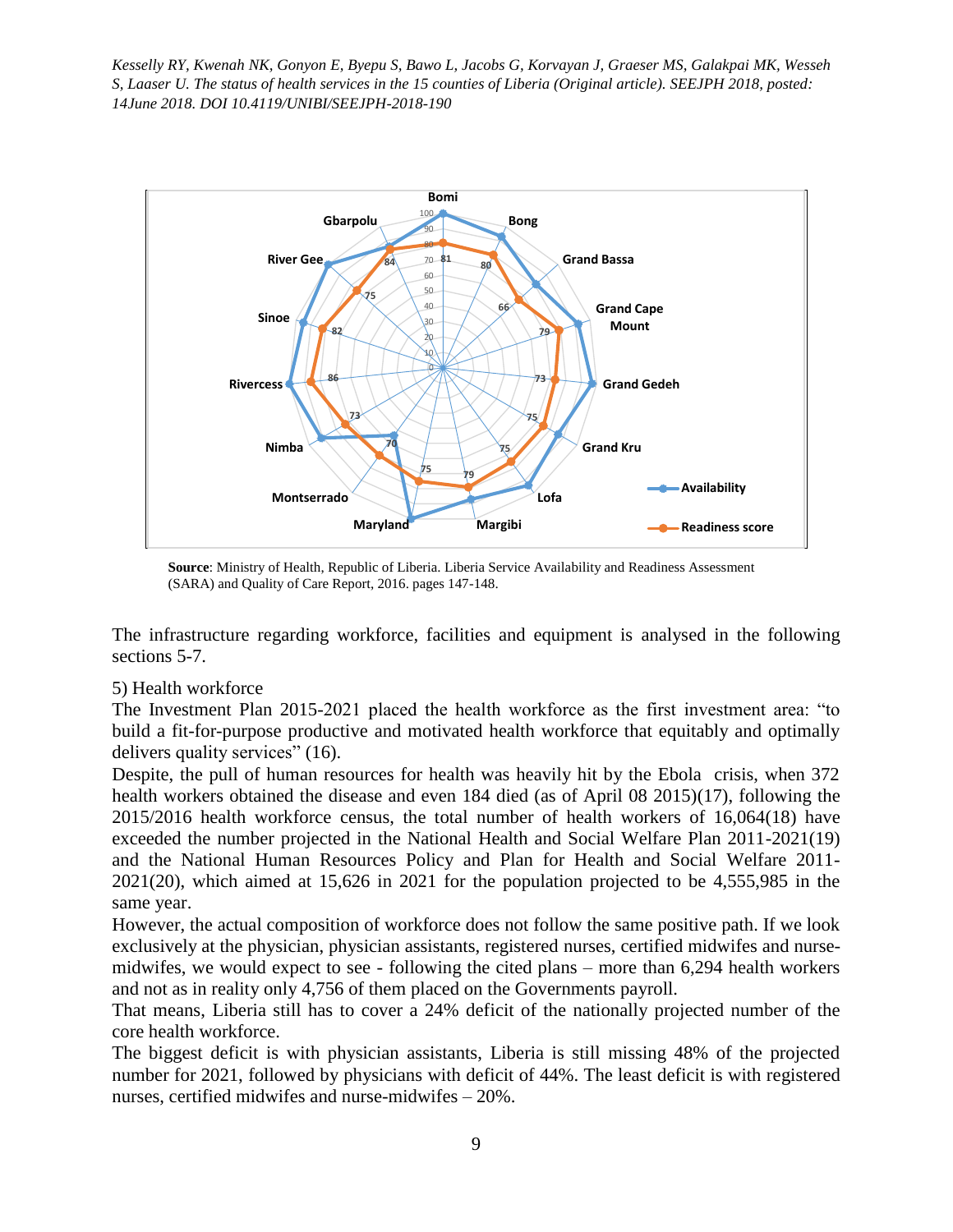If we look at the WHO's threshold of 23 health workers per 10,000 population, then Liberia would need to speed up to reach the total number of 10,479 core health workforce. In other words, still 55% of health workforce is missing in comparison to the WHO threshold.

Achieving the SDG threshold of 44.5 per 10.000 would be even more unlikely. The Global strategy on human resources for health "Workforce 2030" underlines the required progress towards UHC by strengthening health workforce (21).

At the same time, inequitable distribution per 15 counties is remarkable and fluctuation of workforce is significant from year to year (Figure 5).

Commitment to strengthen workforce for health in Liberia by increasing investment through country resources is remarkable looking at the staff on payroll.

The percentage of health workers placed on the national budget payroll increased from 58% in 2015 to 68% (7,214 out of 10,672 employed in governmental/ public health facilities) in 2016.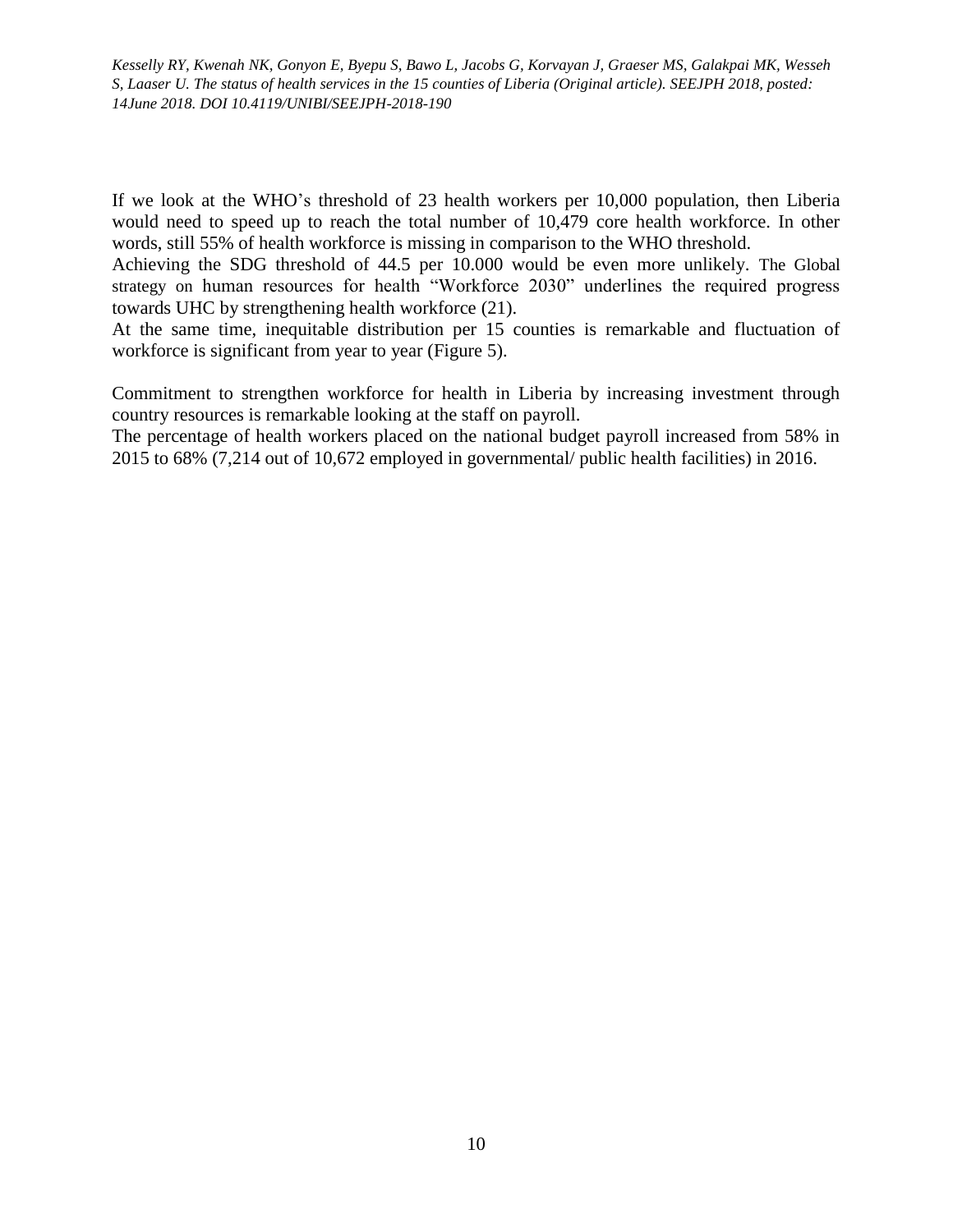

**Figure 5. Density of health workforce by counties – health professionals per 10,000 population**

**Data sources merged**:

1. Ministry of Health, Republic of Liberia. Investment Plan for Building a Resilient Health System 2015 to 2021. Monrovia, Liberia: Ministry of Health, 2015. Pages 8-35.

2. Ministry of Health Republic of Liberia. Joint Annual Health Sector Review Report 2016. . Monrovia, Liberia: Ministry of Health, 2016. Page 44. Available from:

http://www.seejph.com/public/books/Joint\_Annual\_Health\_Sector\_Review\_Report\_2016.pdf [cited 2017 July 30]

#### 6) Construction of health facilities

While lack of access to health services continues to be of major concern and central tenet of UHC, in many parts of the world, there are several forms of barriers, the most obvious being the lack of quality health services; but there are also obstacles such as a deficit of numbers of health facilities and distance to the nearest one (22). The WHO global threshold for health facilities is 2 per 10,000 population, while there is no set target for the indicator "percentage of population living within 5 kilometres from nearest health facility" (national target for 2021 in Liberia is 85%).

Figure 6 presents the density of public and private health facilities per 10,000 population. Though, mal-distribution of health facilities by counties is still obvious, even six counties exceeded WHO threshold of 2 per 10,000 already in 2015, and the same situation appeared in 2016: Sinoe, Grand Kru, Rivercess, River Gee, Bomi and Grand Cape. In comparison to 2015, critical shortage of health facilities has decreased, however still three counties – Bong, Nimba and Grand Bassa have extremely low health facilities' density being <1.5 per 10,000 population.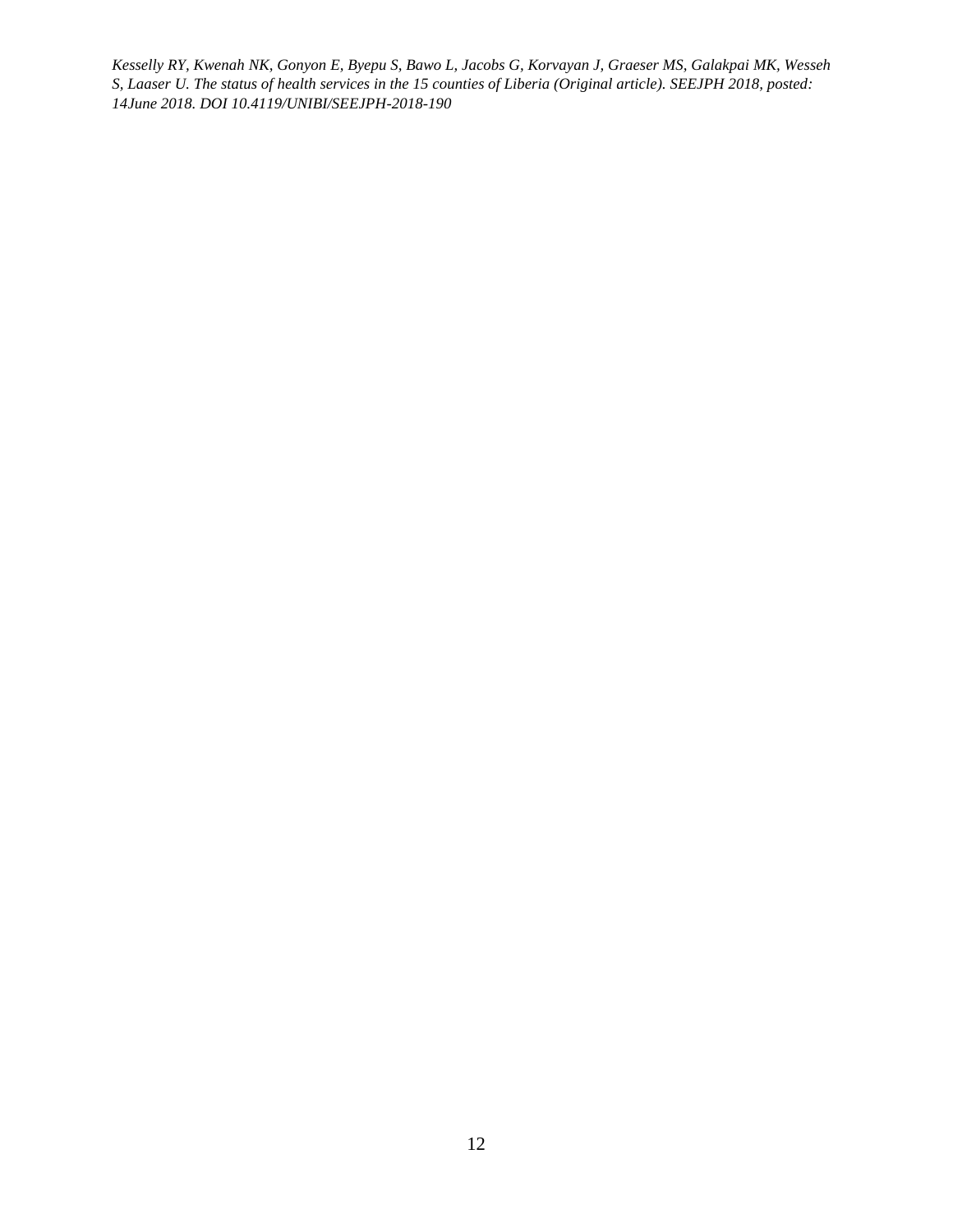

**Figure 6. Health facilities' density per 10,000 population by counties**

#### **Sources**:

1. Ministry of Health, Republic of Liberia. Investment Plan for Building a Resilient Health System 2015 to 2021. Monrovia, Liberia: Ministry of Health, 2015: page 7. Available from: http://moh.gov.lr/cabinet-endorses-investment-plan-for-building-a-resilient-healthsystem/ [cited 2017 Mar 17]

2. Ministry of Health Republic of Liberia. Joint Annual Health Sector Review Report 2016. . Monrovia, Liberia: Ministry of Health, 2016. Page 54. Available from: http://www.seejph.com/public/books/Joint\_Annual\_Health\_Sector\_Review\_Report\_2016.pdf [cited 2017 July 30]

One example is county Nimba. The projected figure of 70 public health facilities is not enough to reach a density of 2 per 10,000 population; in fact it would be necessary to have 121 facilities in this county. As of 2016, Nimba has 68 public and private health facilities and therefore still 53 functional health institutions are missing in order to reach WHO's threshold.

In 2011, MoH reported 550 opened health facilities (378 public and 172 private) (23), while in the 2016 health sector performance report 727 health facilities were listed (out of 701 directly assessed: 437 public; 216 private-for-profit and 48 private-not-for-profit – together 264) (24). Whereas in 2011, Liberian health policy set out a projection of 543 public health facilities to be reached up to 2021- with reference to the WHO's threshold of 2 functional health facilities per 10,000 population - Liberia would need a total of 911 health facilities serving the projected number of population being 4,555,985 in 2021. In conclusion Liberia needs in addition to the 543 public facilities projected by GoL and the 264 private ones, pre-existing in 2011 a number of 211 additional facilities, either public or private.

7) Availability of equipment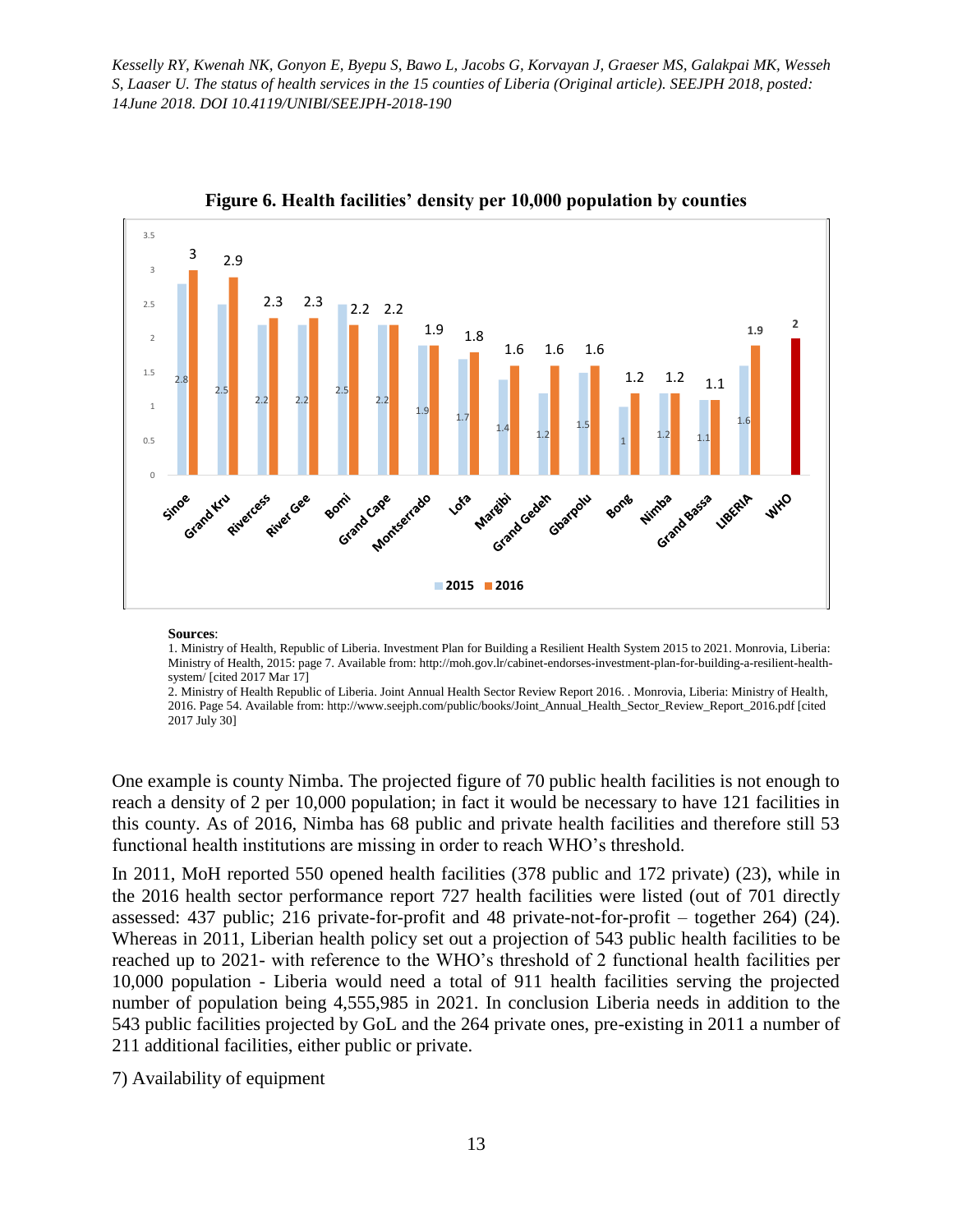At this stage of implementation, the envisioned inventory of equipment and a comprehensive maintenance plan for facilities and equipment are still missing. With significant differences between counties, basic equipment is ready in 77% of 701 health facilities, however only 19% of facilities have all items (adult and child scale, thermometer, stethoscope, blood pressure apparatus, light source). While Margibi and Montserrado have problems with child scales, dramatic problems with light sources are reported in five counties which have less than 20% of facilities with permanent electricity: Maryland, Sinoe, River Gee, Grand Kru and Grand Gedeh (6).

# **Discussion**

In spite of the described deficits Liberia's position with regard to the 15 West-African countries is acceptable for a country after civil war and Ebola epidemic (25). The health related SDG Index for Liberia is 33 i.e. the 9<sup>th</sup> position where Niger is the  $15<sup>th</sup>$  with a value of 23 and neighbouring Sierra Leone 13<sup>th</sup> with 27. Ghana takes the 2<sup>nd</sup> position with 43 and Capo Verde islands the first with 53 (26).

Although the validity of the data used here may be questioned to some degree it is obvious that across almost all areas of women and child health and health services in general considerable differences between counties can be identified (even with regard to basic immunizations) which points to considerable health inequities in this country. The most impressive ones are demonstrated in figures 5 and 6 regarding the density of staff – ranging in 2016 from 8.0 to 15.7 - and facilities per population ranging the same year from 1.1 to 3.0 per 10.000 population. Whereas the national average of the number of facilities is close to the WHO recommendation of 2.0 facilities per 10.000 population, the number of staff in average is far below i.e. 11.8 vs. 23.0 with an interim goal of 14 per 10.000 in 2021 (7).

Nevertheless, the recent health workforce census has identified once more the low motivation of health workers and their deep frustration regarding financial incentives together with insufficient possibilities for professional development (27). This demonstrates very clearly that investments should go with priority into education and continuing training of qualified staff, paid regularly and reliably, especially registered midwifes (28). Furthermore the poor infrastructure in Liberia (lack of roads, electricity, water and sanitation) and the devastating economic situation appear to be the main threats to the health system in general (personal communications).

In addition to the availability of sufficient health facilities, their staffing and quality of services, also accessibility in terms of distances and road quality are of highest relevance. The Investment Plan 2015-2021 set a percentage of population living within 5 km from the nearest health facility (approximately within one hour of walking distance). In 2016 71% of all Liberian citizens have access within 5 kilometers of their place of living. Nevertheless, Liberia is yet to reach the nationally projected target of 85%. In addition, there are significant disparities across counties, with Gbarpolu having only 32% of population with nearby access and Montserrado with 96% respectively (29).

In order to obtain more reliable estimates of the main health indicators across the Liberian health sector, the Government of Liberia is preparing - in collaboration with international partners -the next generation of demographic and health surveys together with the Population Census for the year 2018.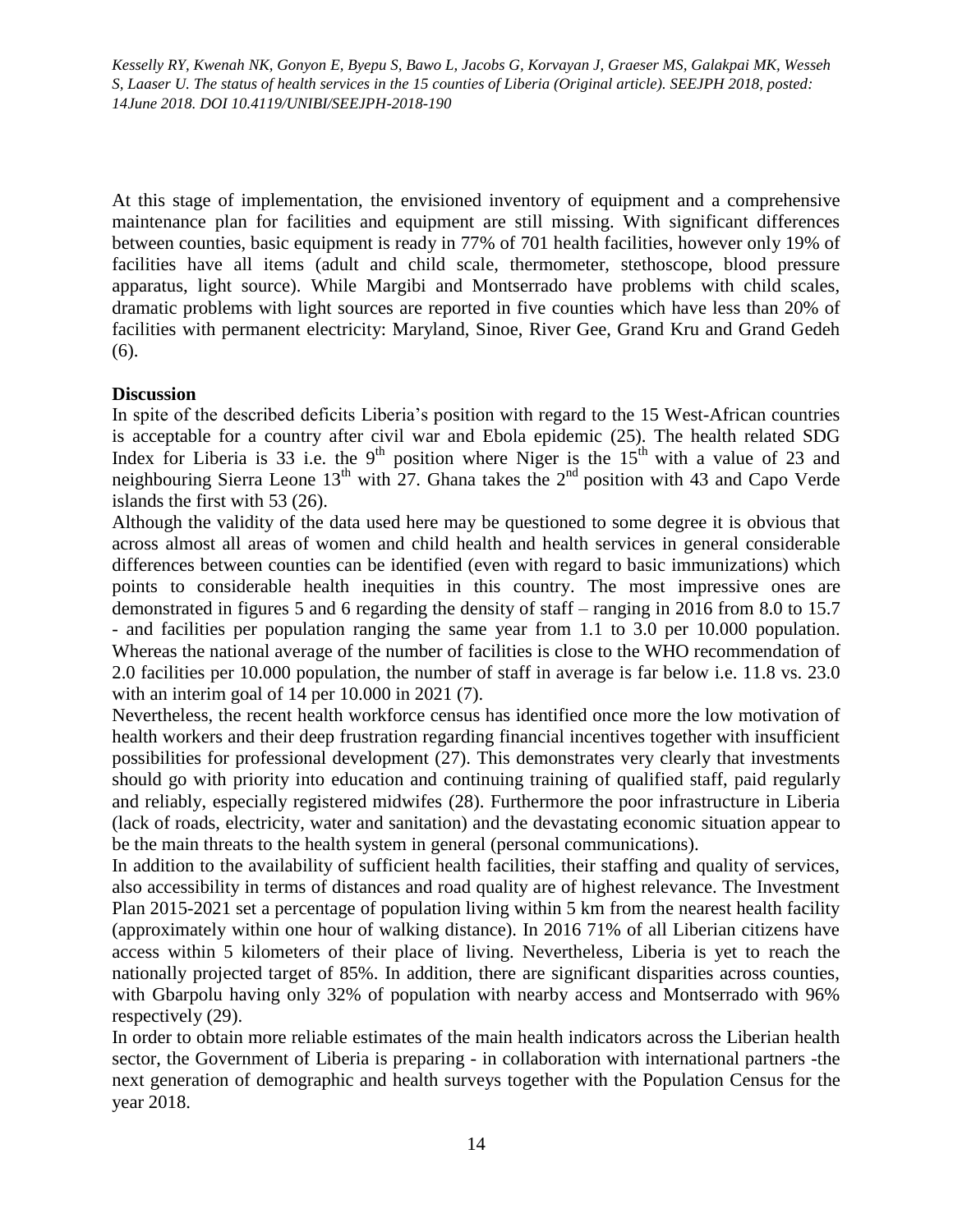# *Conclusions*

The Ministry of Health has the responsibility to take care of effective extension of coverage of health services to the entire population in Liberia. One key instrument is transparent investment, i.e. timely and accurate reporting of local and international donor agencies including implementing partners and correspondingly to reallocate the available resources per number of population instead of accepting historical developments, however with a correction factor in favour of disadvantaged regions and population groups.

# **References**

- 1. World Health Organization. Tracking universal health coverage: first global monitoring report. Geneva: WHO, 2015.
- 2. International Health Partnership for UHC 2030. Available from: https://www.internationalhealthpartnership.net/en/ (accessed: April 29, 2017).
- 3. World Health Organization. Global tracking UHC report. Geneva: World Health Organization and World Bank 2016.
- 4. First meeting of UHC2030 working group on Sustainability, Transition from Aid and Health System Strengthening. Available from: https://www.internationalhealthpartnership.net/en/news-videos/article/first-meeting-ofuhc2030-working-group-on-sustainability-transition-from-aid-and-health-systemstrengthening-401839/ (accessed: April 29, 2017).
- 5. International Health Partnership for UHC 2030. Available from: http://www.nationalplanningcycles.org/planning-cycle/LBR/ (accessed: April 29, 2017).
- 6. Ministry of Health. Liberia Service Availability and Readiness Assessment (SARA) and Quality of Care Report. Monrovia, Liberia: Ministry of Health, 2016 Oct.
- 7. Ministry of Health. Joint Annual Health Sector Review Report 2016. National Health Sector Investment Plan for Building a Resilient Health System. Monrovia, Liberia: Ministry of Health, 2016 Nov.
- 8. Ministry of Health, Republic of Liberia. Consolidated Operational Plan (FY 2016/17). Monrovia, Liberia: Ministry of Health, 2016 Sept.
- 9. Kruk ME, Ling EJ, Bitton A, Cammett M, Cavanaugh K, Chopra M, et al. Building resilient health systems: a proposal for a resilience index. BMJ 2017;357:j2323. DOI: 10.1136/bmj.j2323.
- 10. Luckow PW, Kenny A, White E, Ballard M, Dorr L, Erlandson K, et al. Implementation research on community health workers' provision of maternal and child health services in rural Liberia. Bull World Health Organ 2017;95:113-20. DOI: http://dx.doi.org/10.2471/BLT.16.175513
- 11. Shoman H, Karafillakis E, Rawaf S. The link between the West African Ebola outbreak and health systems in Guinea, Liberia and Sierra Leone: a systematic review. Global Health 2017;13:1. DOI 10.1186/s12992-016-0224-2.
- 12. Ministry of Health, Republic of Liberia. Investment Plan for Building a Resilient Health System 2015 to 2021. Monrovia, Liberia: Ministry of Health, 2015:35.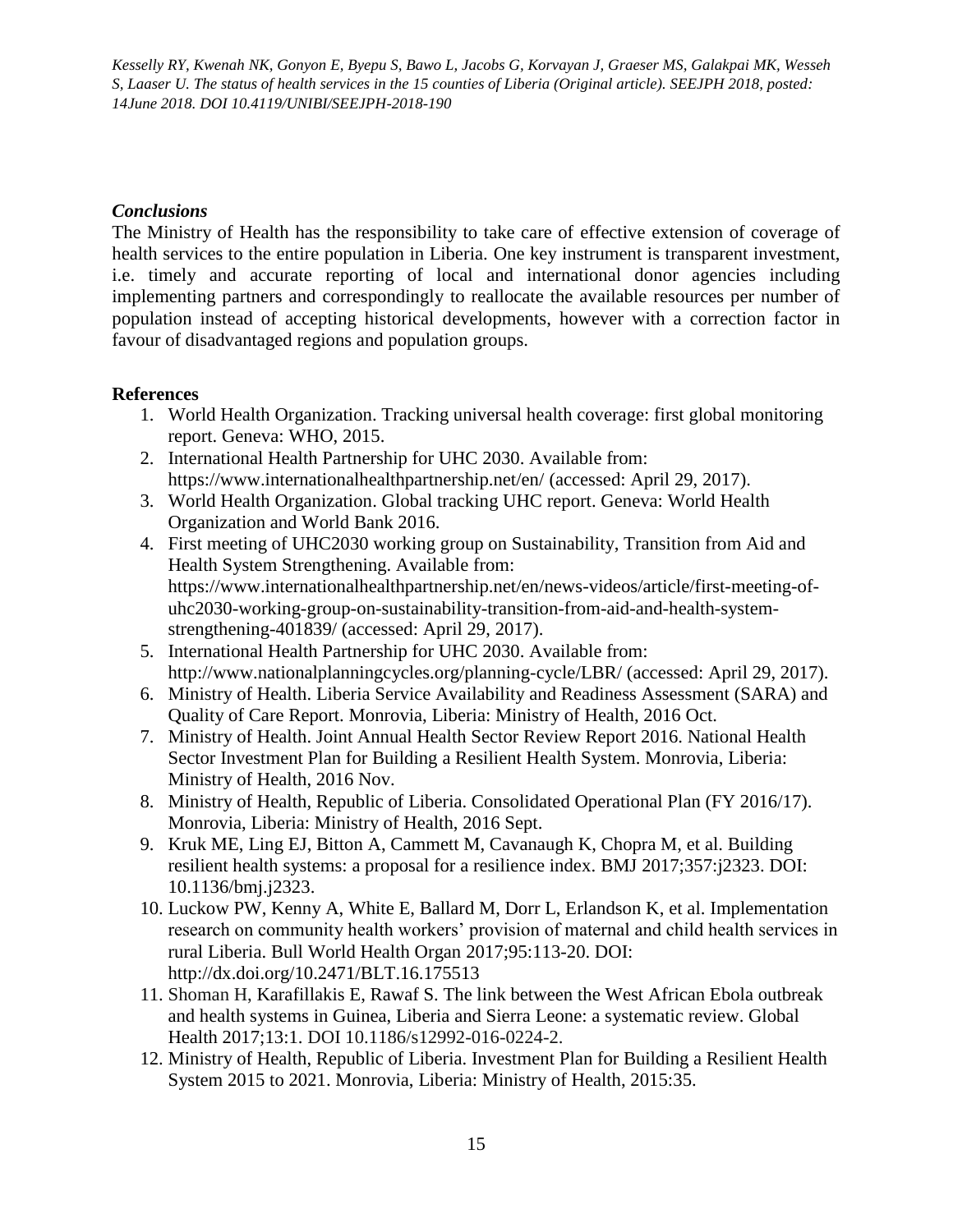- 13. World Health Organization. Universal Health Coverage Data Portal. Available from: http://apps.who.int/gho/cabinet/uhc.jsp (accessed: July 29, 2017).
- 14. WHO, WB. Tracking universal health coverage. First global monitoring report. Geneva: WHO Department of Health Statistics and Information Systems 2015.
- 15. Ministry of Health, Republic of Liberia. Health Annual Report 2015. Monrovia, Liberia: Ministry of Health, 2015.
- 16. Ministry of Health, Republic of Liberia. Investment Plan for Building a Resilient Health System 2015 to 2021. Monrovia, Liberia: Ministry of Health, 2015:8-35.
- 17. UN Economic and Social Council. Progress towards Sustainable Development Goals. Report of the Secretary General. E/2016/75. Available from: <http://undocs.org/E/2016/75> (accessed: July 29, 2017).
- 18. Ministry of Health Republic of Liberia. Joint Annual Health Sector Review Report 2016. Monrovia, Liberia: Ministry of Health, 2016:43-50. Available from: http://www.seejph.com/public/books/Joint\_Annual\_Health\_Sector\_Review\_Report\_2016 .pdf (accessed: July 30, 2017).
- 19. Ministry of Health and Social Welfare, Republic of Liberia. National Health and Social Welfare Policy and Plan 2011-2021. Monrovia, Liberia: Ministry of Health and Social Welfare, 2010:59-61. Available from: http://moh.gov.lr/category/policies/ (accessed: July 30, 2017).
- 20. Ministry of Health and Social Welfare, Republic of Liberia. National Human Resources Policy and Plan for Health and Social Welfare 2011-2021. Monrovia, Liberia: Ministry of Health and Social Welfare, 2010:59-61. Available from: http://moh.gov.lr/category/policies/ (accessed: July 30, 2017).
- 21. WHO. Global strategy on human resources for health: Workforce 2030. Geneva: WHO Document Production Services, 2016. Available from: http://apps.who.int/iris/bitstream/10665/250368/1/9789241511131-eng.pdf?ua=1 (accessed: July 31, 2017).
- 22. WHO, WB. Tracking Universal Health Coverage. First Global Monitoring report. Geneva: World Health Organization. Available from: http://www.who.int/healthinfo/universal\_health\_coverage/report/2015/en/ (accessed: July 31, 2017).
- 23. Ministry of Health and Social Welfare, Republic of Liberia. National Human Resources Policy and Plan for Health and Social Welfare 2011-2021. Monrovia, Liberia: Ministry of Health and Social Welfare, 2010: 7. Available from: http://moh.gov.lr/category/policies/ (accessed: July 30, 2017).
- 24. Ministry of Health Republic of Liberia. Joint Annual Health Sector Review Report 2016. Monrovia, Liberia: Ministry of Health, 2016:53. Available from: http://www.seejph.com/public/books/Joint\_Annual\_Health\_Sector\_Review\_Report\_2016 .pdf (accessed: July 31, 2017).
- 25. Taylor A. From their own words: An explorative qualitative study on the experience of combatants disabled in the Liberian civil war,1989-2003. SEEJPH 2017;8. DOI 10.4119/UNIBI/SEEJPH-2017-155.